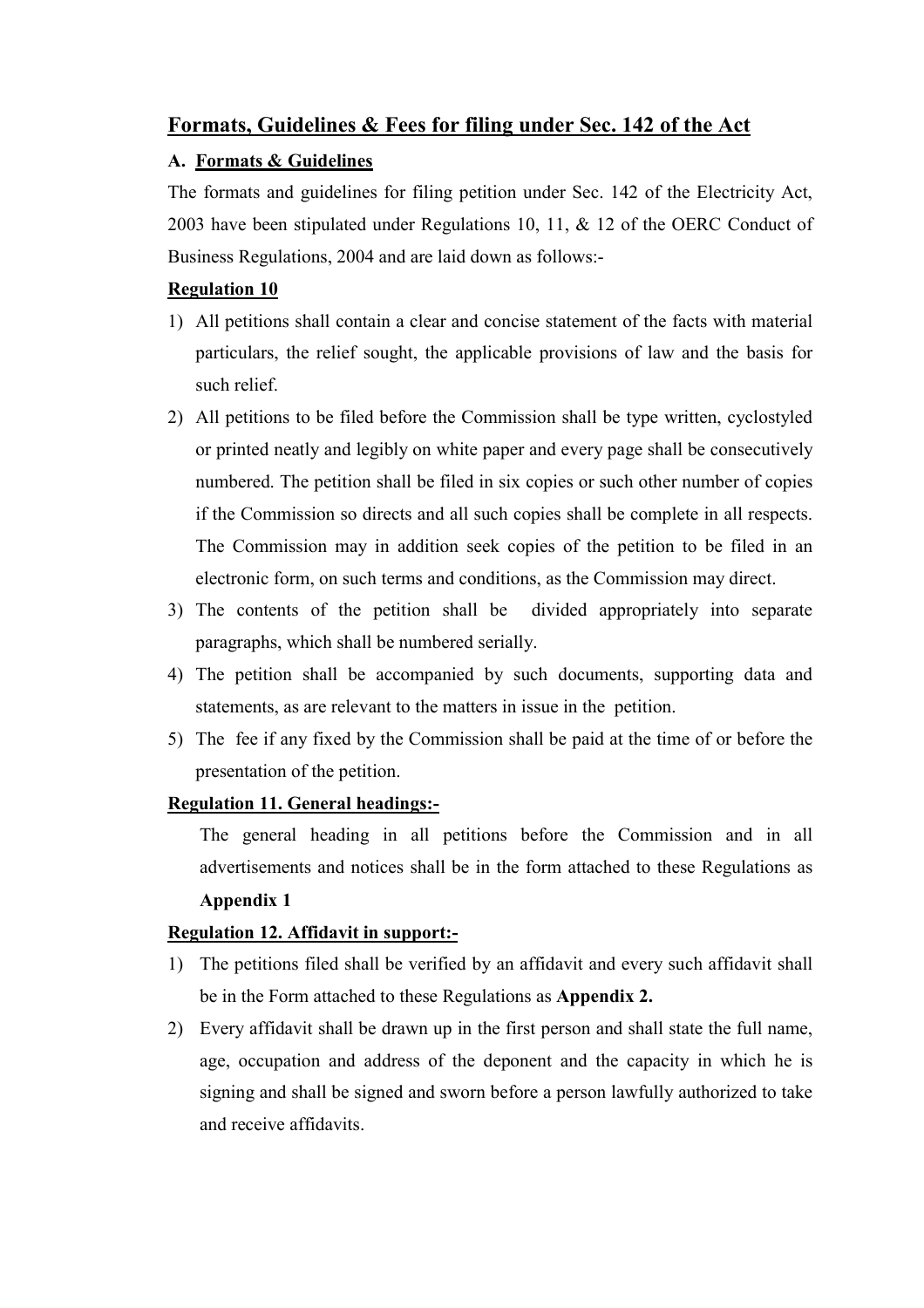- 3) Every affidavit shall clearly and separately indicate the statements which are true to the
	- (i) knowledge of the deponent;
	- (ii) information received by the deponent; and
	- (iii) belief of the deponent.
- 4) Where any statement in affidavit is stated to be true to the information received by the deponent, the affidavit shall also disclose the source of the information and a statement that the deponent believes that information to be true.

## **B. Fees**

Every petition/application made to the Commission shall be accompanied by such specified fees as per OERC Regulation on Fees for filing of petitions or applications before the Commission dated 31st August, 2009. A copy of the said OERC Regulation is enclosed as Appendix  $-3$  for ready reference.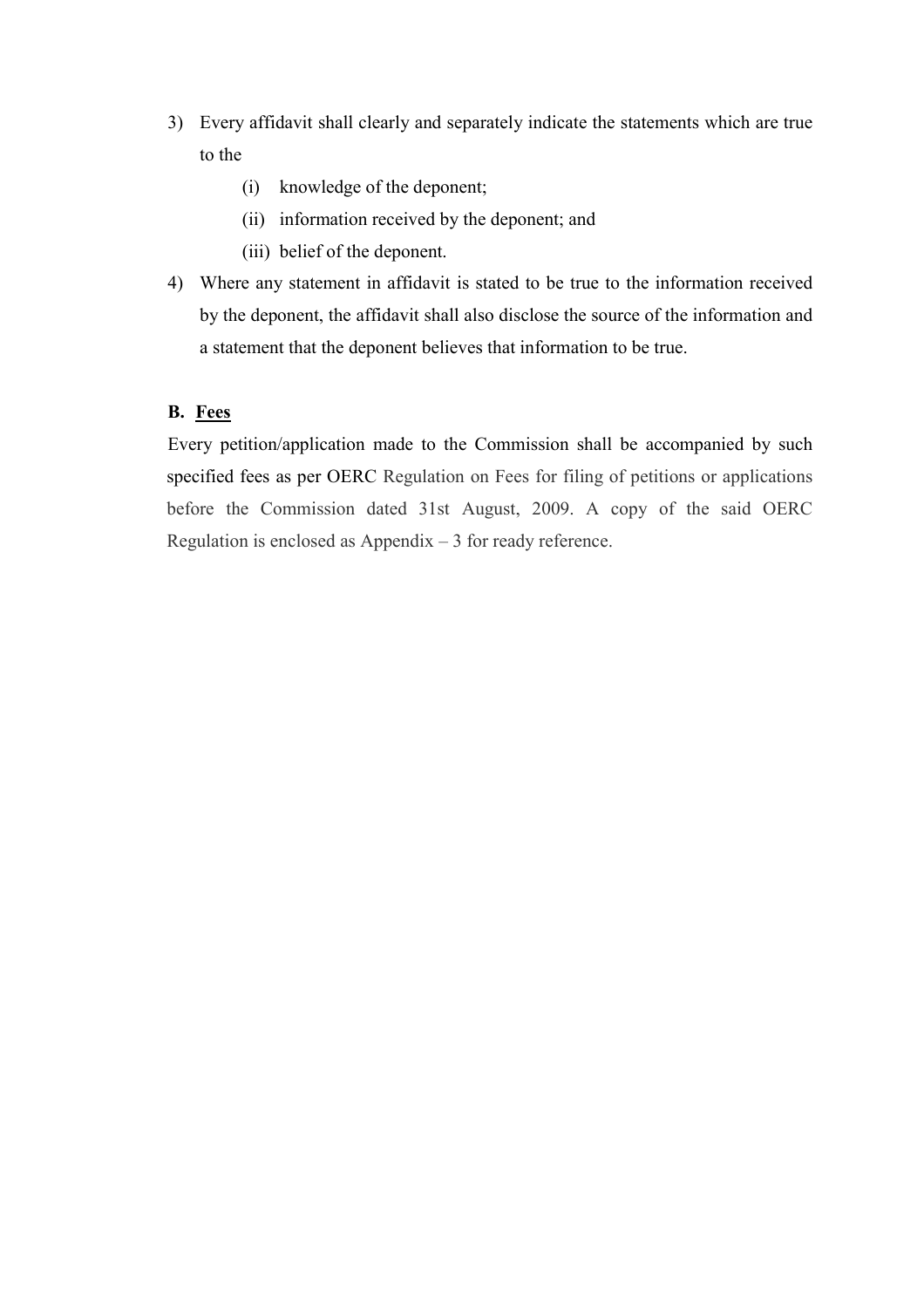## **APPENDIX - 1**

## (See Regulation 11)

## **General Heading for Proceedings**

## **BEFORE THE ORISSA ELECTRICITY REGULATORY COMMISSION, Bhubaneshwar**

FILE NO.

CASE NO.

(To be filled by the Office)

#### **IN THE MATTER OF :**

(Gist of the purpose of the petition or application)

AND

## **IN THE MATTER OF :**

(Names and full addresses of the petitioners/applicants and names and full addresses of the respondents).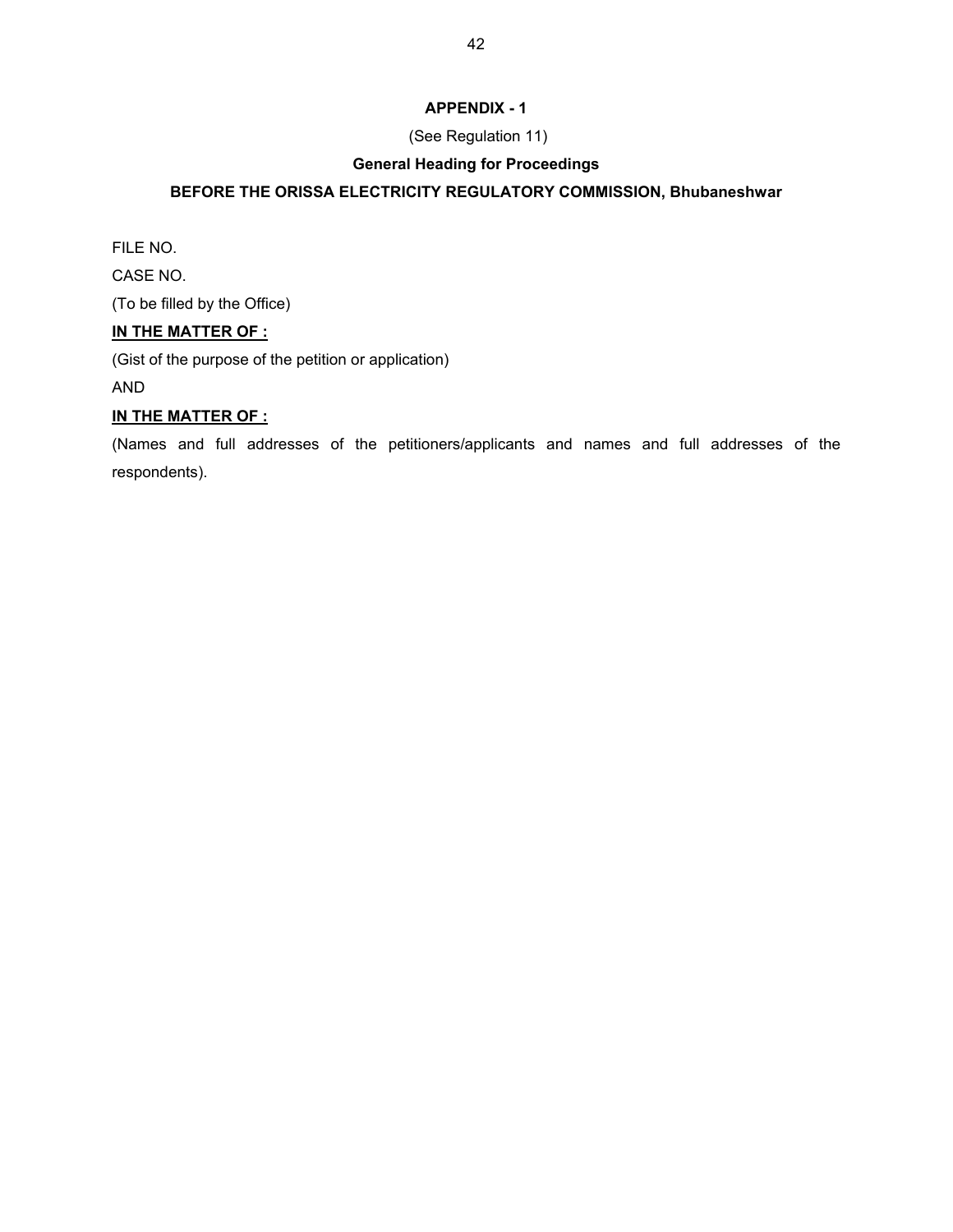#### **APPENDIX- 2**

(See Regulation 12)

#### **BEFORE THE ORISSA ELECTRICITY REGULATORY COMMISSION Bhubaneshwar**

FILE No. CASE NO. (To be filled by the Office)

**IN THE MATTER OF :** (Gist of the purpose of the petition or application) AND

#### **IN THE MATTER OF :**

(Names and full addresses of the petitioners/applicants and names and full addresses of the respondents)

Affidavit verifying the petition/reply/application

I, AB, son of .......................... aged ........................ residing at ................... do solemnly affirm and say as follows : 1. I am a Director / Secretary / ......................................... of .................................................... Ltd., the petitioner in the above matter and am duly authorised by the said petitioner to make this affidavit on its behalf.

Note: This paragraph is to be included in cases where the petitioner is the Company. 2. The statements made in paragraphs ....................................... of the petition herein now shown to me and marked with the letter 'A' are true to my knowledge and the statements made in paragraphs .................................................. .................. are based on information and I believe them to be true.

Deponent

Verification:

I, the deponent above named do hereby verify that the contents of my above affidavit are true to my knowledge; no part of it is false and nothing material has been concealed there from

Verified at ............... on the day of ...............

Deponent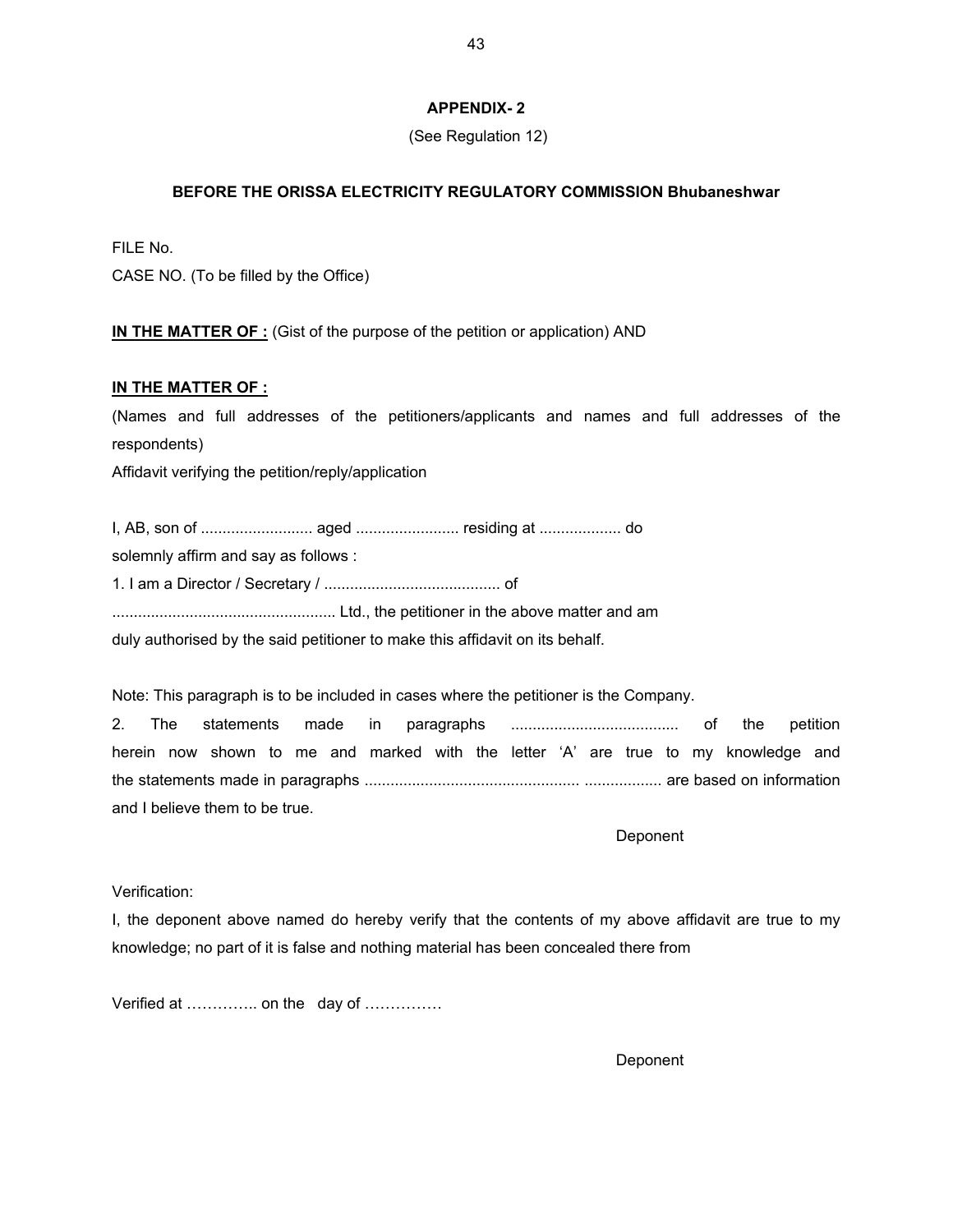#### **ORISSA ELECTRICITY REGULATORY COMMISSION BIDYUT NIYAMAK BHAVAN, UNIT - VIII BHUBANESWAR 751 012 FAX : (0674) 2395781, 2393306 \*\*\*\*\*\*\*\*\*\*\*\*\*\*\***

# **N O T I F I C A T I O N No.1992 Dated the 31st August, 2009**

In exercise of its power under Section  $86(1)(q)$  of the Electricity Act, 2003 read with Regulation 10(5) of the OERC (Conduct of Business) Regulations, 2004, the Commission fixes fees for filing of petitions or applications before the Commission as per the Schedule of Fees as mentioned in the enclosed schedule.

- 1. This Notification shall come into force with effect from the date of its publication in Official Gazette.
- 2. Every petition/application made to the Commission shall be accompanied by such specified fees. No petition/application shall be entertained by the Commission unless the petitioner or applicant pays the fees therefor, in accordance with the prescribed Schedule provided that in any particular case, on the prayer of the petitioner or applicant etc, the Commission may exempt wholly/ partially any person, organization or institution etc from the payment of fees aforesaid by recording the reasons in writing.
- 3. The fees shall be paid by means of Bank Draft/Pay order in favour of "Orissa Electricity Regulatory Commission" payable at Bhubaneswar or may be paid in cash in the Accounts Section of the Commission by obtaining the cash receipt. The original Bank Draft/Pay order/ Cash receipt shall accompany the petition or application.
- 4. (i) There shall not be any fee for initiation of suo-motu proceeding by the Commission.

*(ii) That the licensees operating in the State under the licence issued by the Commission or deemed licencee u/s 14 of the Electricity Act, 2003, paying annual licence fees to the Commission, shall not pay any fee under this notification.*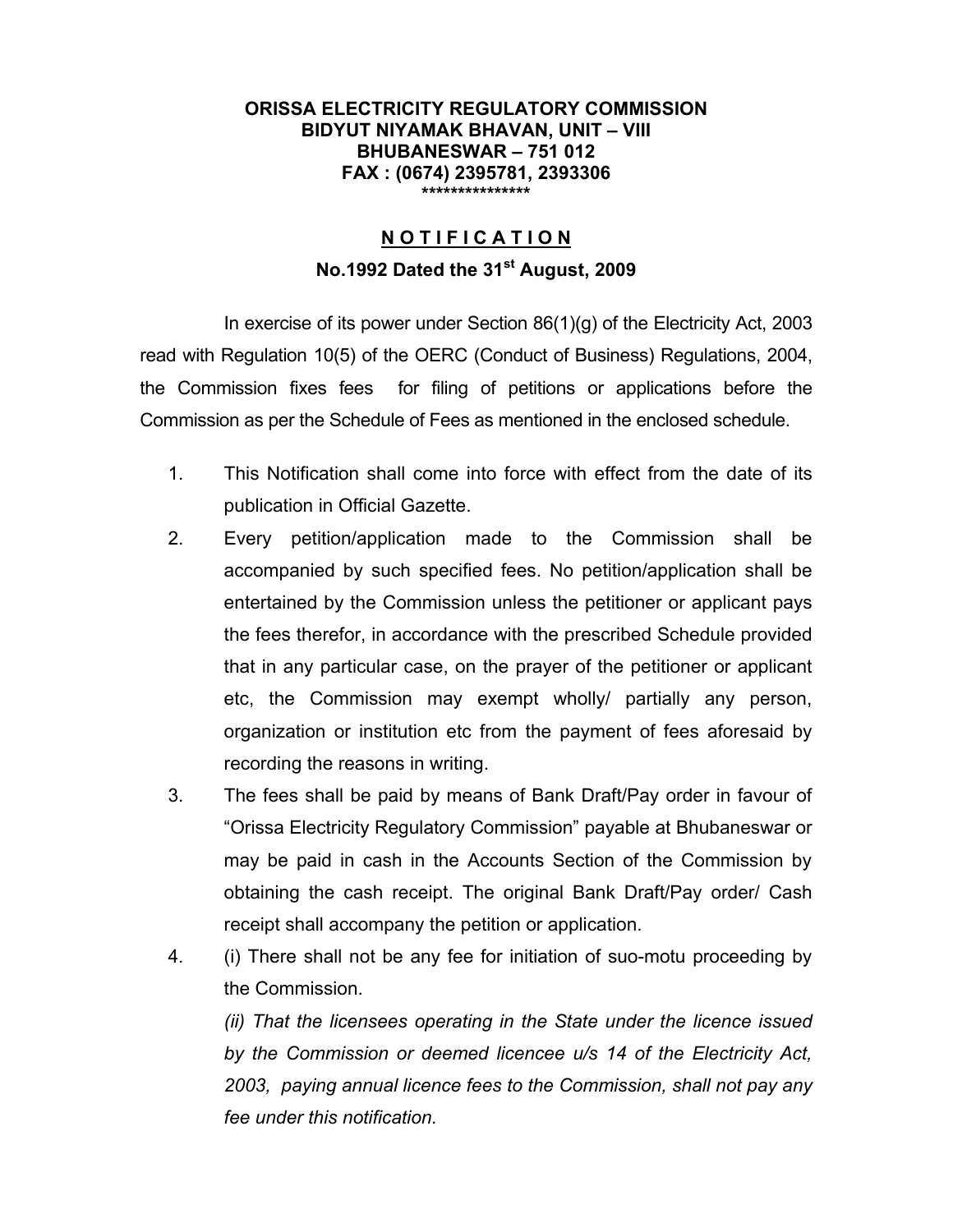*(iii) If two or more prayers are included in the petition / application the fee for all the categories should be paid by the petitioner / applicant.* 

*(iv) There shall not be any fee for filing of objections / views in response to public notice published by the Commission in its website /newspapers.* 

*(v) There shall not be any fee for filing of petition by SLDC(s), RLDC, RPC(s), State & Union Government.* 

- 5. Fees once paid shall not be refunded even in case of return / nonadmission of the petition or application by the Commission for want of jurisdiction or otherwise. However, the Commission, in any particular case may decide that the fees paid by any party be refunded in full or in part in case of withdrawal of the petition before fixation of date of hearing.
- 6. All the above fees received by the Commission shall be entered into the Fees Register maintained in the Accounts Section and shall be deposited in the OERC Fund Account.
- 7. The Commission may, at any time amend the prescribed Schedule of Fees without any prior notice.
- 8. The Commission may, by general or special order, make provision for payment of fees for any category of applications/petitions etc. not covered under the 'Schedules of Fees' attached to this notification.
- 9. With regard to amount of fees to be paid, the decision of the Commission shall be final.

.

By Order of the Commission

## **(P.K. SWAIN) S E C R E T A R Y**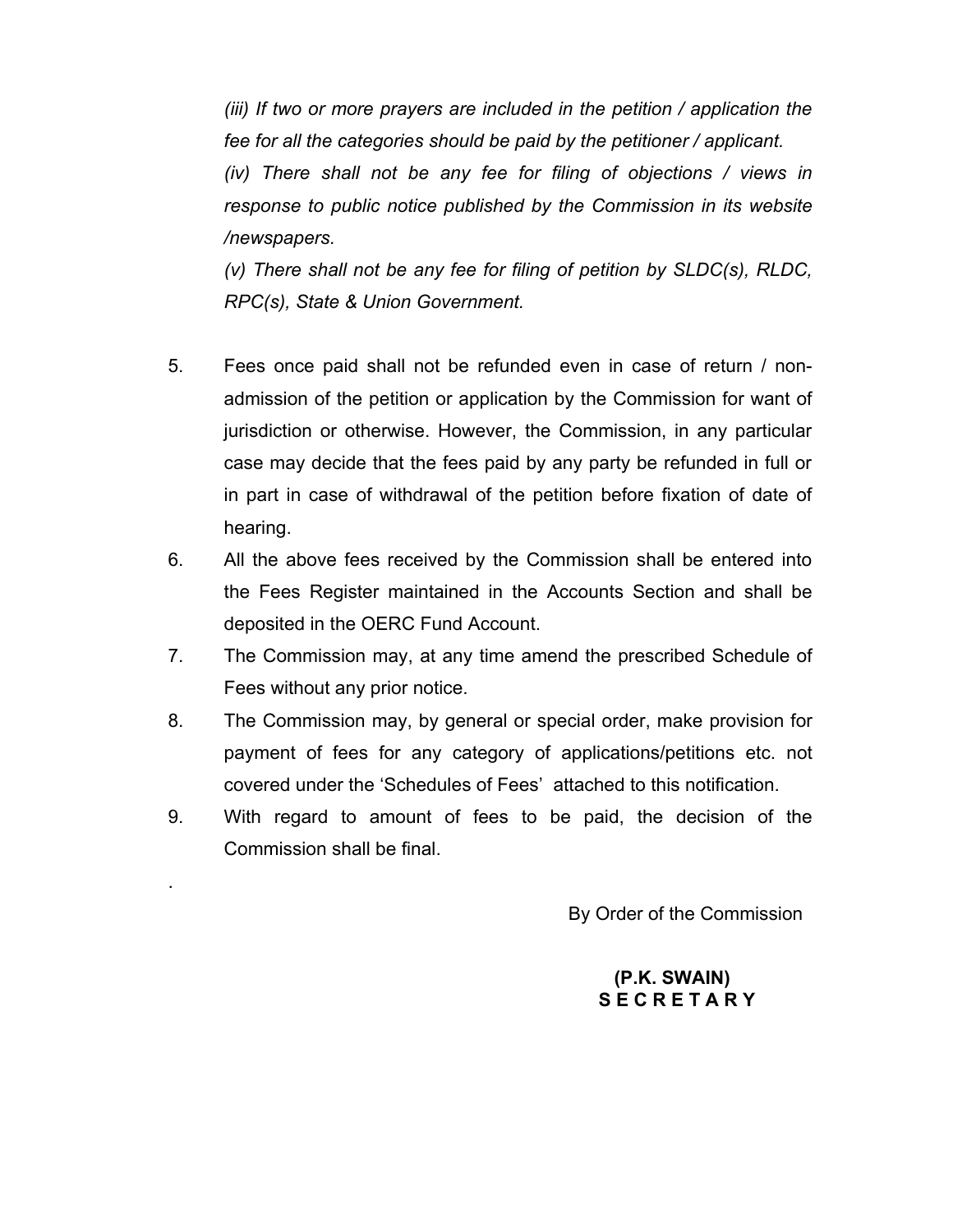|              | <b>SCHEDULE OF FEES</b>                                                                                                                                                                                                                                                                                                         |                                                                                                                                                                 |  |  |  |
|--------------|---------------------------------------------------------------------------------------------------------------------------------------------------------------------------------------------------------------------------------------------------------------------------------------------------------------------------------|-----------------------------------------------------------------------------------------------------------------------------------------------------------------|--|--|--|
|              | FOR FILING APPLICATION/PETITION BEFORE OERC                                                                                                                                                                                                                                                                                     |                                                                                                                                                                 |  |  |  |
| SL.<br>No    | <b>Description</b>                                                                                                                                                                                                                                                                                                              | Fees                                                                                                                                                            |  |  |  |
| 1            | Adjudication of dispute regarding availability of transmission facility Upto 5MW-Rs.10,000/- (Rs. Ten Thousand) and<br>under the second proviso to sub-section (2) of Section 9 under the Above 5MW-Rs.25,000/- (Rs. Twenty Five Thousand)<br>Act, to be paid by the person who has referred such dispute to the<br>Commission. |                                                                                                                                                                 |  |  |  |
| $\mathbf{2}$ | Petition for grant of exemption from license and Annual fee for the Application fee Rs.5,000/- (Rs. Five Thousand) &<br>licensee/deemed licensee who has taken exemption from licence Renewal fee Rs.1,000/- (Rs. One Thousand) per year<br>under Section 13 of the Act.                                                        | for subsequent years                                                                                                                                            |  |  |  |
| 3            | Application fee for grant of license under Section 15(1) of the Act                                                                                                                                                                                                                                                             | As prescribed by the State Government.                                                                                                                          |  |  |  |
| 4            | <b>Annual Fee</b>                                                                                                                                                                                                                                                                                                               |                                                                                                                                                                 |  |  |  |
|              | (a) to transmit electricity as a transmission licensee;                                                                                                                                                                                                                                                                         | Rs.1 Crore (Rs. One Crore)                                                                                                                                      |  |  |  |
|              | (b) to distribute electricity as a distribution licensee;                                                                                                                                                                                                                                                                       | Rs.1 Crore (Rs. One Crore)                                                                                                                                      |  |  |  |
|              | (c) to undertake Bulk Supply and trading Activity (GRIDCO);                                                                                                                                                                                                                                                                     | Rs.1 Crore (Rs. One Crore)                                                                                                                                      |  |  |  |
|              | (d) to undertake trading as an electricity trader                                                                                                                                                                                                                                                                               | Rs.1,00,000/- (Rs. One Lakh) per year for trading upto<br>50 MU/Year. Rs.2,50,000/- (Rs. Two Lakhs Fify<br>Thousand) per year for trading above 50 MU per year. |  |  |  |
| 5            | Application seeking prior approval under Section 17 of the Act                                                                                                                                                                                                                                                                  |                                                                                                                                                                 |  |  |  |
|              | (a) to undertake any transaction to acquire by purchase or takeover or Rs.5,00,000/- (Rs. Five Lakhs)<br>otherwise the utility of any other licensee under Section 17(1)(a) or<br>merge his utility with the other utility of any other licensee in the State<br>under section 17(1)(b)                                         |                                                                                                                                                                 |  |  |  |
|              | (b) to assign his license or transfer his utility or any part thereof by sale,<br>lease, exchange or otherwise at any time under section 17(3)                                                                                                                                                                                  | Rs.5,00,000/- (Rs. Five Lakhs)                                                                                                                                  |  |  |  |
| 6            | Application for amendment of licence u/S 18 of the Act                                                                                                                                                                                                                                                                          |                                                                                                                                                                 |  |  |  |
|              | (a) by licensee                                                                                                                                                                                                                                                                                                                 | Nil                                                                                                                                                             |  |  |  |
|              | (b) by any person other than a licensee                                                                                                                                                                                                                                                                                         | Rs.10,000/- (Rs. Ten Thousand)                                                                                                                                  |  |  |  |
| 7            | Application for revocation of licence under Sub-Section (2) of Section By Licencees- Nil.<br>19 of the Act                                                                                                                                                                                                                      | By Others - Rs.10,000/- (Rs. Ten Thousand)                                                                                                                      |  |  |  |
| 8            | Application for invoking power of the Commission u/S 23 of Electricity Rs.5,000/- (Rs. Five Thousand)<br>Act, 2003. Direction to the licensee for regulating supply, distribution,<br>consumption or use of electricity                                                                                                         |                                                                                                                                                                 |  |  |  |
| 9            | Application for invoking power of the Commission u/S 24 of Electricity Rs.5,000/- (Rs. Five Thousand)<br>Act, 2003. Order for suspension of Distribution Licence and sale of<br>Utility.                                                                                                                                        |                                                                                                                                                                 |  |  |  |
| 10           | Application under Section 33(4) of the Act if the dispute is referred by Rs.10000/- (Rs. Ten Thousand)<br>SLDC, or generating company or any other person.                                                                                                                                                                      |                                                                                                                                                                 |  |  |  |
| 11           | Application to impose penalty under Section 33(5) of the Act upon any<br>licensee, generating company or any other person filed by SLDC or any<br>person.                                                                                                                                                                       | Rs.5,000/- (Rs. Five Thousand)                                                                                                                                  |  |  |  |
| 12           | (a) Application under Section 35 of the Act for seeking the use of Rs.20,000/- (Rs. Twenty Thousand)<br>intervening transmission facilities                                                                                                                                                                                     |                                                                                                                                                                 |  |  |  |
|              | (b)Adjudication of dispute regarding extent of surplus capacity under Rs.1,00,000/- (Rs. One Lakh)<br>the proviso to Section 35 of the Act                                                                                                                                                                                      |                                                                                                                                                                 |  |  |  |
| 13           | Application for determination of rates, charges, terms and conditions Rs.1,00,000/- (Rs. One Lakh)<br>under proviso to sub-section (1) of Section 36 of the Act.                                                                                                                                                                |                                                                                                                                                                 |  |  |  |
|              |                                                                                                                                                                                                                                                                                                                                 |                                                                                                                                                                 |  |  |  |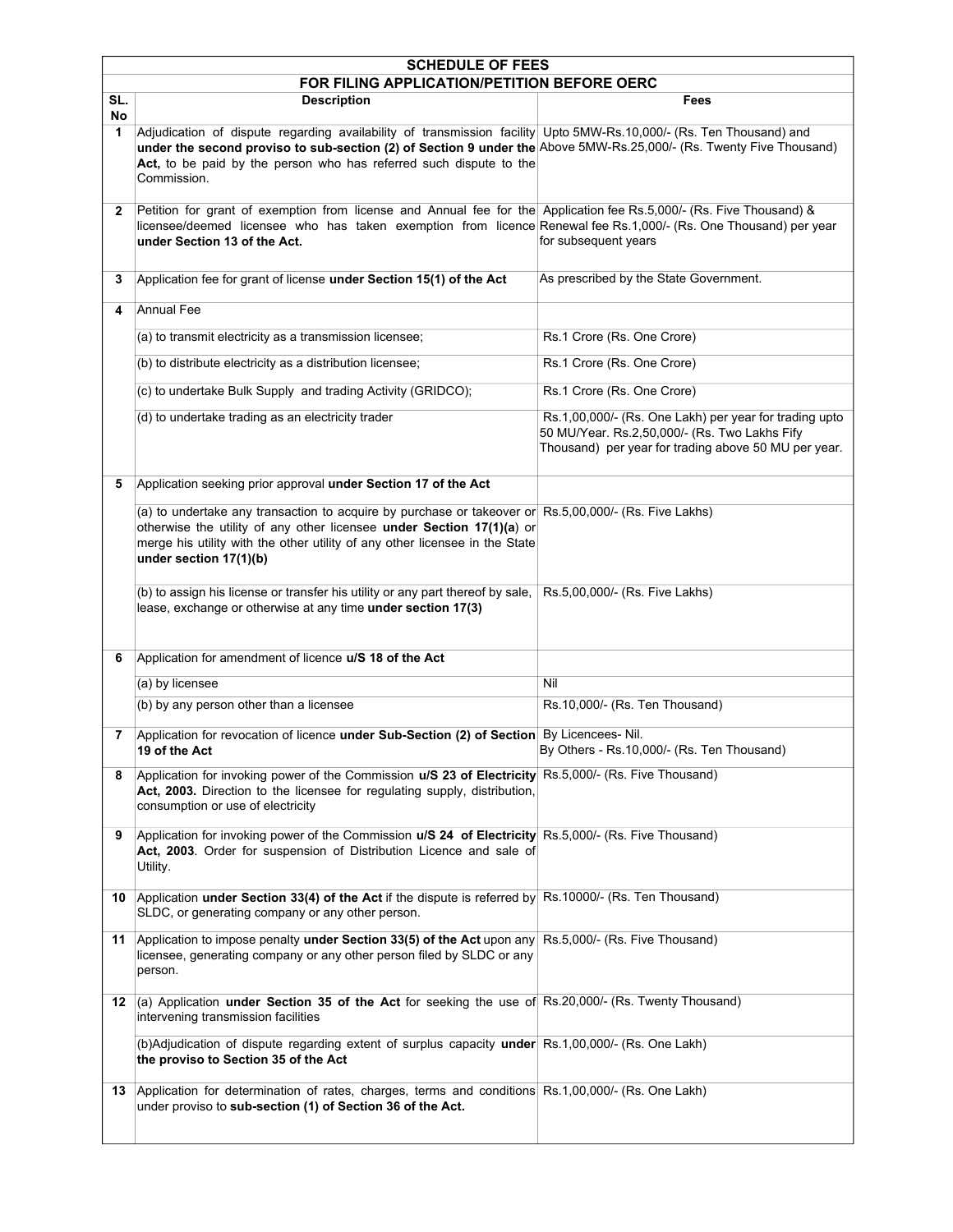| SL.      | <b>Description</b>                                                                                                                                                                                                                  | Fees                                                                                                                  |
|----------|-------------------------------------------------------------------------------------------------------------------------------------------------------------------------------------------------------------------------------------|-----------------------------------------------------------------------------------------------------------------------|
| No<br>14 | Adjudication of disputes regarding provision of non-discriminatory open                                                                                                                                                             |                                                                                                                       |
|          | access under Section 40 of the Act.                                                                                                                                                                                                 |                                                                                                                       |
|          | (a) referred by a generating company other than captive generating Rs.1,00,000/- (Rs. One Lakh)<br>plant, generating company based on renewable source of energy or<br>cogeneration.                                                |                                                                                                                       |
|          | (b) referred by a captive generating plant, and /or generating company Rs.25,000/- (Rs. Twenty Five Thousand)<br>based on renewable source of energy or Cogeneration.                                                               |                                                                                                                       |
|          | (c) referred by a consumer                                                                                                                                                                                                          | Rs.10,000/- (Rs. Ten Thousand)                                                                                        |
| 15       | Adjudication of disputes regarding provision of non-discriminatory open<br>access under sub-section (2), (3) and (4) of Section 42 of the Act<br>and regulations specified thereunder:                                              |                                                                                                                       |
|          | (a) referred by a licensee or by a generating company, other than a Rs.1,00,000/- (Rs. One Lakh)<br>generating company based on renewable source of energy or<br>cogeneration                                                       |                                                                                                                       |
|          | (b) referred by a generating company or CGP directly connected to the Rs.25,000/- (Rs. Twenty Five Thousand)<br>distribution system of a distribution licensee or a generating company<br>based on renewable energy or cogeneration |                                                                                                                       |
|          | (c) referred by consumer                                                                                                                                                                                                            | Rs.10,000/- (Rs. Ten Thousand)                                                                                        |
| 16       | Application for exercise of power u/S 60 of Electricity Act, 2003 Rs.5,000/- (Rs. Five Thousand)<br>(Market domination).                                                                                                            |                                                                                                                       |
| 17       | Determination of tariff under the provisions of Clause (a) of sub-<br>Section (1) of Section 62                                                                                                                                     |                                                                                                                       |
|          | (a) Conventional fuel based (coal, oil etc) plant / hydel plants                                                                                                                                                                    | Rs.5,000/- (Rs. Five Thousand) per MW and part<br>thereof with a maximum of Rs.25,00,000/-<br>(Rs. Twenty Five Lakhs) |
|          | (b) generating company based on renewable sources of energy, Rs.2,000 (Rs. Two Thousand) per MW and part thereof<br>including co-generation                                                                                         | with a maximum of Rs.5,00,000/- (Rs. Five Lakhs)                                                                      |
| 18       | Disputes arising under Section 67 of the Act with regard to works of a For institutional /organisational complainant-Rs.5,000/<br>licensee                                                                                          | (Rs. Five Thousand). For individual complainant -<br>Rs.500/- (Rs. Five Hundred).                                     |
|          | 19 Dispute raised by genertaing company for Adjudication under Section Rs.10,000/- (Rs. Ten Thousand)<br>86(1)(f) of the Act.                                                                                                       |                                                                                                                       |
| 20       | Dispute raised by genertaing company for Arbitration under Section Rs.25,000/- (Rs. Twenty Five Thousand)<br>86(1)(f) read with Section 158 of the Act.                                                                             |                                                                                                                       |
| 21       | Application for review of ARR /Tariff Order of the Commission.                                                                                                                                                                      |                                                                                                                       |
|          | (a) by the petitioner/ an institution / association/ company.                                                                                                                                                                       | Rs.5,000/- (Rs. Five Thousand)                                                                                        |
|          | (b) by an individual consumer other than at (a) above.                                                                                                                                                                              | Rs.1,000/- (Rs. One Thousand)                                                                                         |
| 22       | Application / Petition processing fee for review of Order on approval of Rs.5,000/- (Rs. Five Thousand)<br><b>PPA</b>                                                                                                               |                                                                                                                       |
| 23       | Application seeking review of any order on grounds of clerical error NIL<br>/mistake                                                                                                                                                |                                                                                                                       |
| 24       | Application for review of orders of Commission not covered elsewhere Rs.5,000/- (Rs. Five Thousand)<br>in this schedule                                                                                                             |                                                                                                                       |
| 25       | Application under Section 142 of the Electricity Act                                                                                                                                                                                |                                                                                                                       |
|          | application made by any generator or any person other than an Rs.1000/- (Rs. One Thousand)<br>(a)<br>individual                                                                                                                     |                                                                                                                       |
|          | by any individual<br>(b)                                                                                                                                                                                                            | Rs.500/- (Rs. Five hundred)                                                                                           |